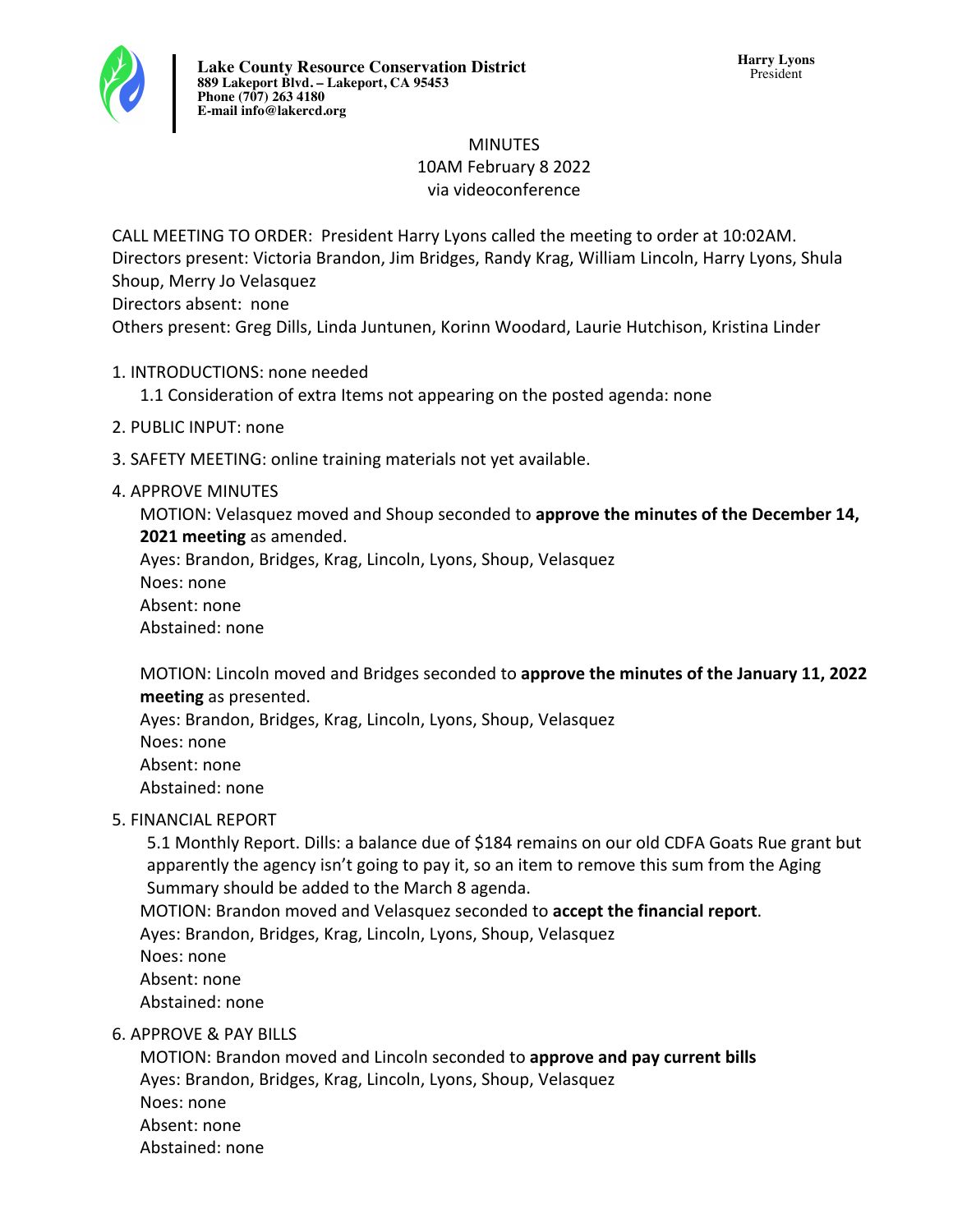7. CORRESPONDENCE: we have received filing notices from SDRMA about the renewal questionnaire (due March 1) and from the State Controller about the annual report (due in April); Lyons will discuss these filings with the bookkeeper.

## 8. ONGOING PROJECTS

- 8.1 Recruiting of Directors and Associate Directors: nothing new
- 8.2 Meisenbach Scholarship: Lyons has sent forms to counselors at the four eligible high schools and Woodland College
- 8.3 Invasive Weed Tour: Brandon will discuss at the WMA meeting in March
- 8.4 Field Days in the Creek. Lincoln: event is set for May 18. Brandon will reach out to presenters; NRCS will staff a soils booth.
- 8.5 Kids in the Creek. Velasquez: contacted April Hargis at MNF, who is working on setting up the event for this year, though with no firm date or commitment from schools so far.
- 8.6 Trout in the Classroom: nothing new
- 8.7 CWPP update. Juntunen: presented the draft plan to the fire chiefs on January 26 when it was well received. The Chiefs will submit edits by February 20. She will meet with the editor after that date to make changes as needed. She consulted County Administration regarding next steps and was referred to an individual with the RRA. She is currently waiting to hear from that person. There will probably be at least one public meeting.

## 9. REPORTS/UPDATES

- 9.1 Lake County Fire Safe Council Report Laurie Hutchison
	- Continuing work with NCO/EPIC on the outreach project with the Americorps Team. Planning various outreach projects with them, including creating new outreach material for the county.
	- Collaborating with NCO/EPIC on the Home Hardening Pilot Project.
	- Continuing to work with partners on Evacuation Route Grant and considering the next CalFire grants coming up. The county applied for the Evacuation Routes Grant and will be working with partners that include the FSC and Firewise Community groups to eliminate hazard trees along the Soda Bay Corridor. Considering opportunities to partner with TERA (Tribal Eco Restoration Alliance) on an upcoming CalFire grant.
	- Participating in TREX (prescribed burning) planning meetings for next year.
	- Assisting Kristina with Firewise Community mapping information.
	- Continued coordination with the RRA, NCO, CMAT, CLERC and other local partners on projects.
	- Continuing to promote county wide Fire Safe Lake website (www.firesafelake.org)
	- State Board of Forestry has new fire risk reduction list that gives eligible counties priority on projects; applications due April 1.
- 9.2 NRCS Report Korinn Woodard. A new regional conservationist is expected to be appointed soon. Applications for the next EQIP funding round are due February 23, and approvals expected by March 1. In the meantime she is finalizing a contract with the county to fund water quality projects. CARCD conference sessions made it clear that a lot of money is available. A Lake County tree mortality task force is being set up that will hold a virtual town hall to inform the public.
- 9.3 Goats Rue Project Greg Dills: no activity
- 9.4 CalTrans Revegetation Projects Greg Dills: no recent activity but will visit the Middletown project site to evaluate next week.
- 9.5 Healthy Soils project Greg Dills: no activity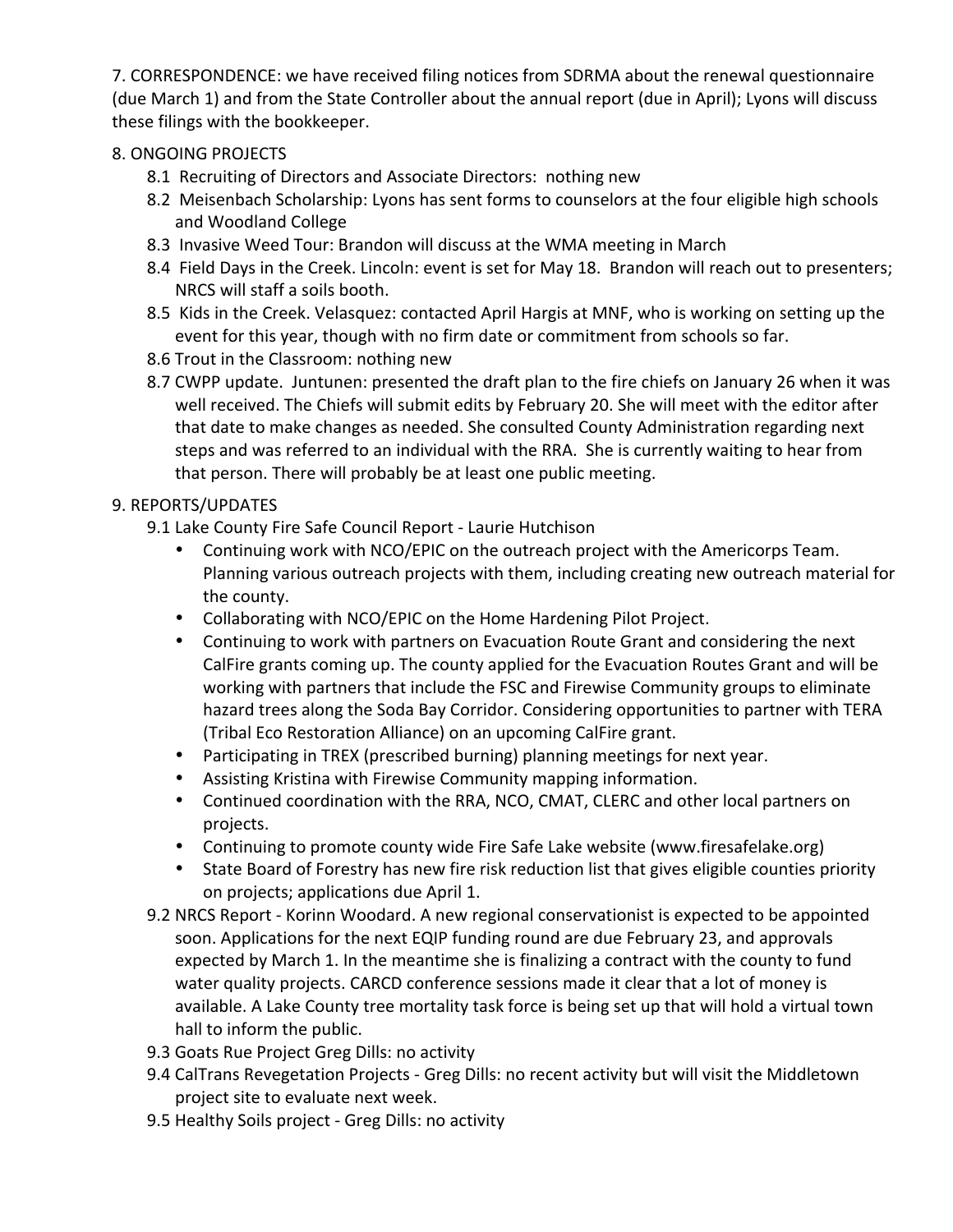- 9.6 Civic Spark Fellow report Kristina Linder.
	- Continued going on site visits to collect information for future fuels reduction projects and to assess current project progress.
	- Organized a spreadsheet and files with willing landowner information to help with project efficiency in the future.
	- Put together a Fuels Crew survey training for the NCCC AmeriCorps team.
	- Found and organized a defensible space course for the NCCC AmeriCorps team.
	- Continued to build maps that will eventually be available to the public to promote greater awareness of fuels reduction activities happening in the county.
	- looking for communities that would be interested in defensible space assessment.
- 9.7 Lake County Land Trust Wright Project. Krag: Greg helped work out budget and brief project description in time for the January 21 pre-proposal submission deadline to CARCD, which is assembling a Wildlife Conservation Board block grant proposal. Applicants are asking for \$16 million total. Those that pass this pre-submission hurdle will be asked to submit a more formal proposal later. Hoping for a decision by June but it probably won't happen until fall. Biologist Rick Macedo helped devise a proposal that was simpler than originally planned but covers all the objectives. Still need to address ways the project benefits disadvantaged communities.
- 9.8 President/Director Reports
- Lyons: meeting with Will Evans from CLERC on Thursday to discuss the best ways to utilize Tom Bendure's services. Will meet with the bookkeeper to set up Quickbook line items for receipts and disbursement of our tax revenue and discuss necessary filings. Distributed an invitation from Lindsay Dailey from TERA to attend a workshop about prescribed fire and cultural burning to be held on March 14-15. Larry Ray will be giving a presentation and Laurie will try to attend. Middle Creek wetlands restoration project: trying to persuade the Buddhists to become willing sellers again. Escrow has closed on the Mountanos and Ortega properties.
- Krag: already discussed Land Trust grant. Still waiting for word on the NACD water efficiency technical assistance grant spearheaded by Napa RCD in which we are included. He reached out to Winegrape Commission ED Debra Somerfield and Farm Bureau ED Brenna Sullivan because ag should be involved. He has been appointed to the Organic Farmer seat on a BOS advisory committee on ag issues; will meet next Monday. Ag Commissioner Steve Hajik is retiring and Deputy Commissioner Katherine Vanderwall has been appointed. Lake County walnut acreage is expected to be reduced by half next year, largely because a severe frost in the fall of 2020 wiped out most of the 2021 crop. Ag in general is in trouble in Lake County: it doesn't bring in much tax revenue and cannabis producers caused a spike in the real estate market making it impossible for new farmers to compete.

### 10. New Business

#### 10.1 Amend Quickbooks Asset List

MOTION: Brandon moved and Lincoln seconded to authorize Administrative Assistant to direct bookkeeper to remove "County Treasury Reserved" category from Quickbooks Asset List and add the balance to the "County Treasury Spendable Gen" category.

Ayes: Brandon, Bridges, Krag, Lincoln, Lyons, Shoup, Velasquez Noes: none Absent: none Abstained: none